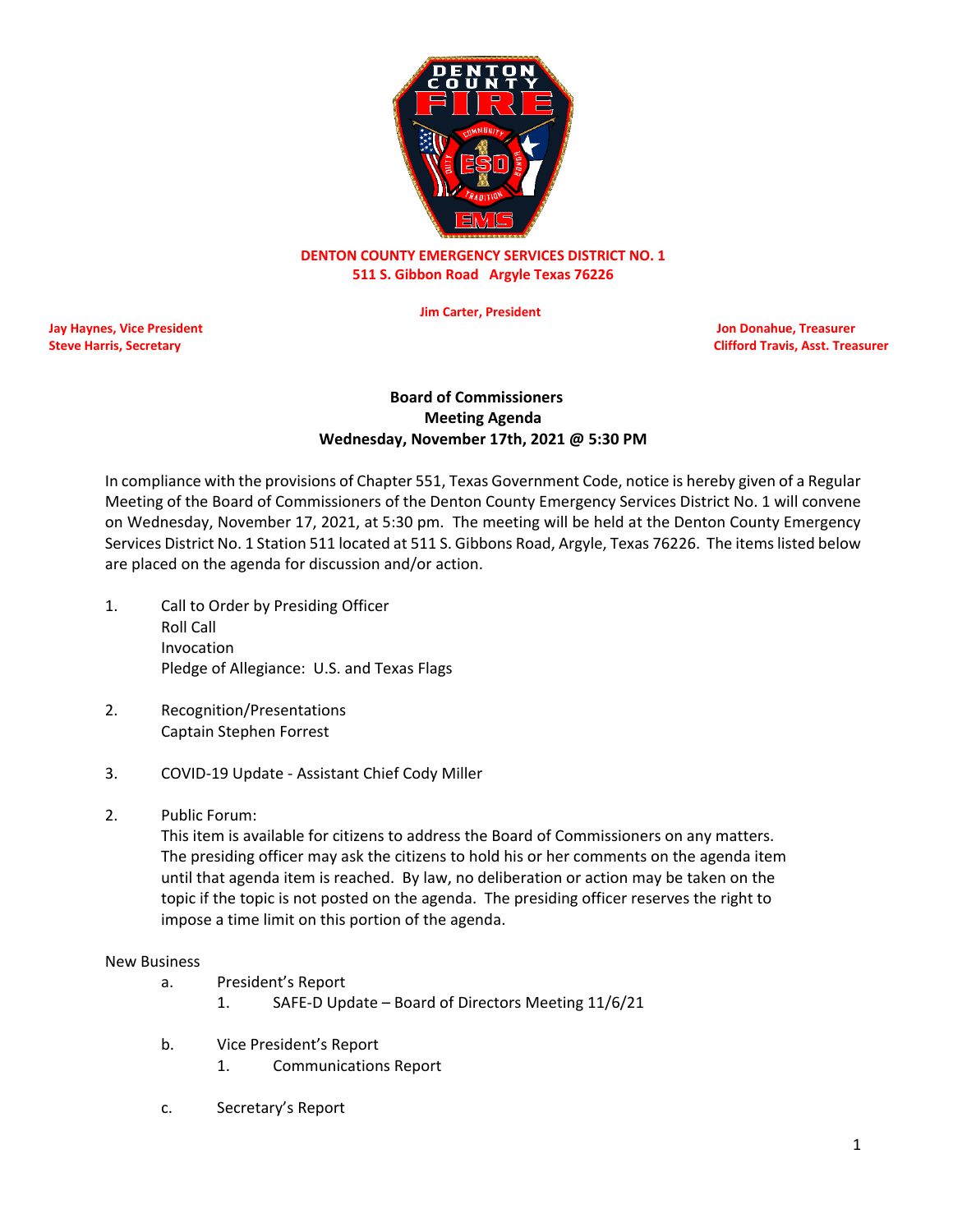

# **DENTON COUNTY EMERGENCY SERVICES DISTRICT NO. 1 511 S. Gibbon Road Argyle Texas 76226**

 **Jim Carter, President**

**Jay Haynes, Vice President Jon Donahue, Treasurer**

**Steve Harris, Secretary Clifford Travis, Asst. Treasurer** Clifford Travis, Asst. Treasurer

- 1. Approval of the 10-13-21 Meeting Minutes
- 2. Fire Chiefs Reports include Monthly Dispatch Reports, Monthly Statistics Report: ESD 1 FD Roanoke FD
	- Justin CVFD
- 3. Acceptance of monthly reports from Service Providers representatives on emergency or non-emergency incidents to which it responded in the territory during the month of July from ESD1 FD, Justin CVFD, Roanoke FD
- d. Treasurer's Report
	- 1. Acceptance of the October cash flow statement
	- 2. Approval of the monthly disbursements
- e. Assistant Treasurer's Report
	- 1. Development update within the District
- 3. Executive Session

Pursuant to the Texas Government Code, annotated, Chapter 551 Subchapter D

- 1) Section 551.072 Deliberations about Real Property a governmental body may conduct a closed meeting to deliberate the purchase, exchange, lease, or value of real property if deliberation in an open meeting would have a detrimental effect on the position of the governmental body in negotiations with a third person:
	- i. Land acquisition for future fire station
- 2) Section 551.074 Personnel Matters to deliberate the appointment, employment, evaluation, reassignment, duties, disciple, or dismissal of a public officer or employee
- 4. Open Session

Action as needed on executive session items

- 5. Setting the next regular meeting date
- 6. Adjournment